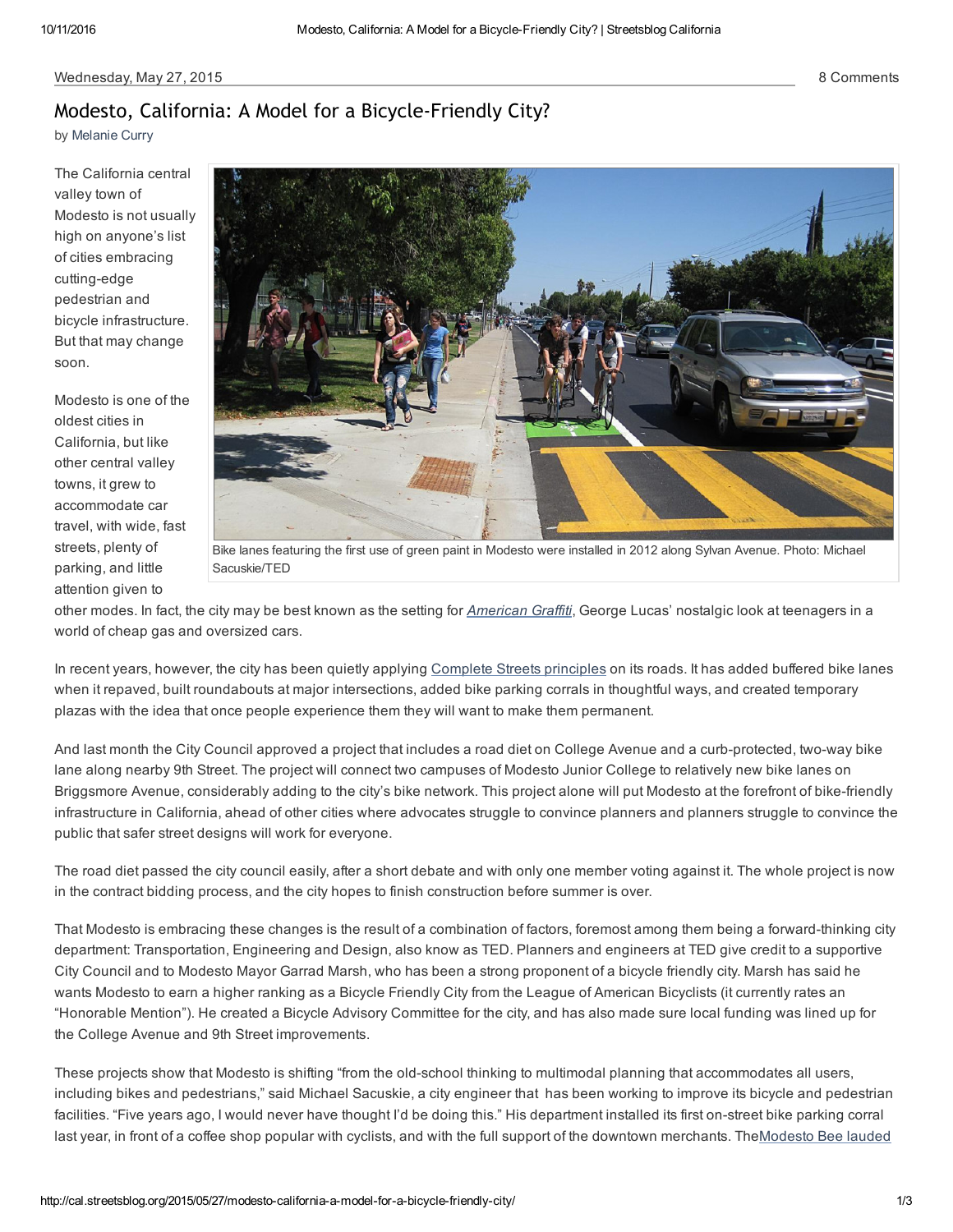10/11/2016 **Modesto, California: A Model for a Bicycle-Friendly City?** | Streetsblog California



Installing the bike corral. Photo: Josh Bridegroom/TED

the project for, among other things, not costing much: the city had [already](http://www.modbee.com/opinion/editorials/article3161335.html) purchased the bike racks years ago, and used surplus green paint to highlight the on-street corral.

Since then, several more bike parking corrals have been installed on the streets in Modesto's downtown. "Our philosophy," said TED senior planner Josh Bridegroom, "is that you ride your bike on the street, and you should park your bike on the street. The corrals send a message that bikes belong."

The College Avenue road diet will take a wide, fast arterial and turn it into something quite different. Five lanes of traffic will be reduced to three, creating a median with left turn lanes and safe areas for pedestrians to wait for gaps in traffic. Parking-protected bike lanes will be built in spots where there are no driveway conflicts, of which College Avenue has a

several-block stretch. Other sections will have buffered bike lanes, with a three-foot painted separation between bikes and traffic. A transit hub will combine several bus stops that took up long sections of curb space into one pedestrian-friendly waiting zone. Pedestrian crossings will be improved with crosswalks and medians, and green paint will be used at conflict zones to help drivers and bicyclists understand where they should be.

Bridegroom calls College Avenue "a poster child for a road diet," with its wide lanes, few driveways, busy but not congested car traffic, and connections between the local college and a major east-west arterial that already has bike lanes.



Modesto has plenty of room for bikes on streets like Oakdale Road. Photo: Michael Sacuskie/TED

TED has also, in the past three years or so, found a way to use the city's repavement plan to improve conditions for bicyclists. Because, like everywhere else in the state, funding for maintenance is running low, the department had to get the most utility out of the funds it did spend. So when the city repaved Briggsmore Avenue, a major east-west artery, it narrowed the lanes and added buffered bike lanes. Oakdale Road and Sylvan Avenue received similar treatments when they were repaved, and thus the bike network has been growing at a very low cost to the city.

Another recent project, a parklet–or, more accurately, a painted, on-street plaza–took advantage of some underused space at the intersection of 10th and J streets.

"We saw an opportunity there," said Bridegroom. The intersection was very wide, but couldn't be used for parking because of the way nearby diagonal parking had been designed. It also wasn't readily available for

driving, so in collaboration with the Downtown Modesto Partnership—a collaborative group including business owners and others interested in improving downtown—the city created a temporary plaza space over a weekend with the help of volunteers.

"We got some photo paper and cut out a brick template pattern, bought two cans of spray paint, bought some cheap bistro furniture at Ikea, and found some random pots that were lining the streets in other areas. We assembled them all to frame the space, and it turned out really nice," said Bridegroom. The response was enthusiastic, and the following year a leadership class taught through the Chamber of Commerce adopted the plaza as their class project, raising over \$20,000 to help make it permanent.

"The city is committed to providing materials and staff time to implement it," said Bridegroom, "and we saved a lot of money by being smart about it. For example, instead of labor-intensive pavers, we're using stamped concrete patterns that look like pavers but are more cost effective. In the end we're